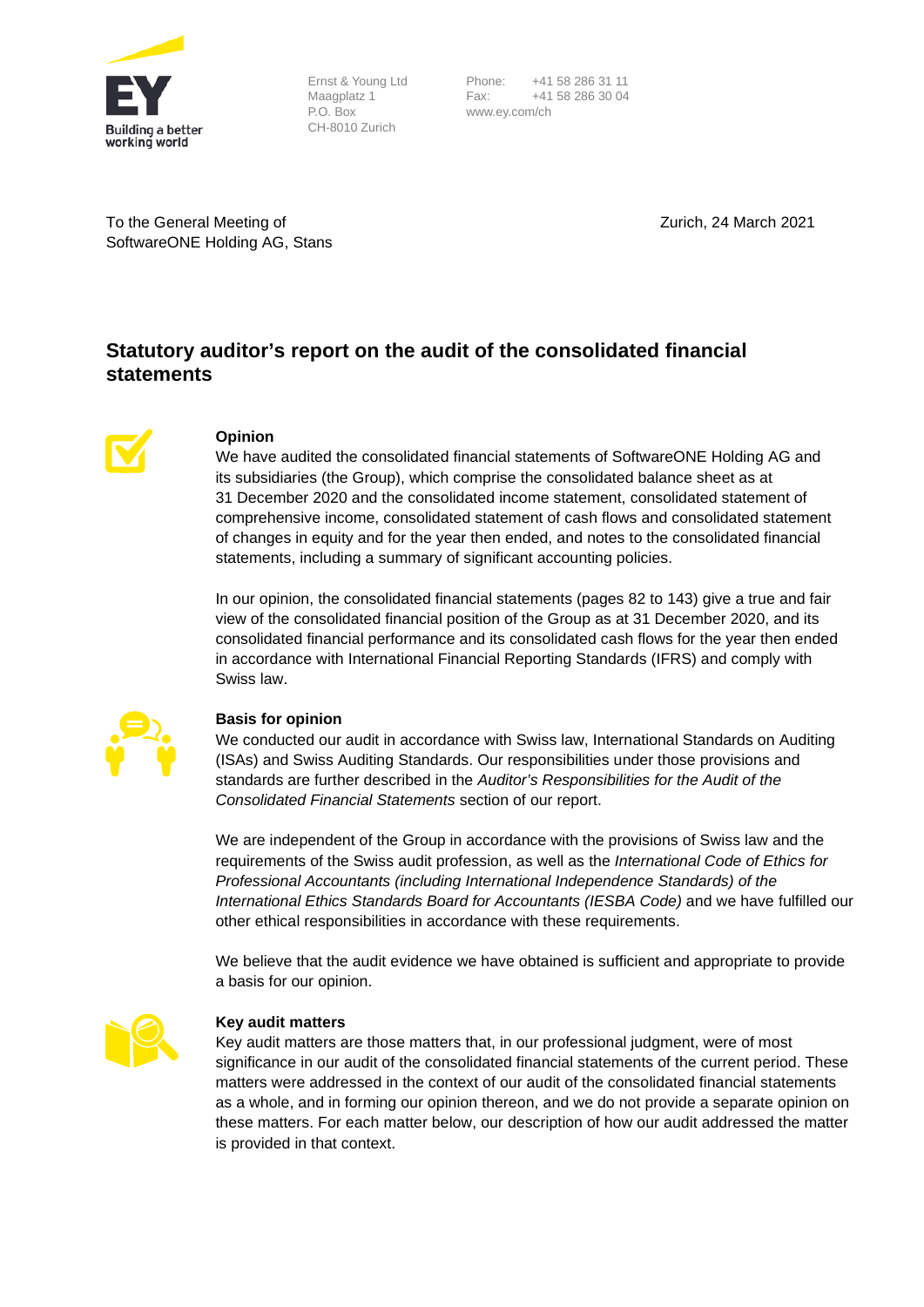

We have fulfilled the responsibilities described in the *Auditor's responsibilities for the audit of the consolidated financial statements* section of our report, including in relation to these matters. Accordingly, our audit included the performance of procedures designed to respond to our assessment of the risks of material misstatement of the consolidated financial statements. The results of our audit procedures, including the procedures performed to address the matters below, provide the basis for our audit opinion on the consolidated financial statements.

# **Impairment of goodwill and intangible assets with indefinite useful life**

| <b>Risk</b>           | The Group recognizes significant goodwill in the amount of MCHF 358<br>(11.5% of total assets) and the brand SoftwareONE with indefinite useful life<br>in the amount of MCHF 31. Management performs an annual impairment<br>test for goodwill and the brand in the fourth quarter in order to identify<br>potential impairment. Goodwill and the brand are tested by determining the<br>recoverable amounts of each CGU to which the asses is allocated.<br>The impairment assessments require Management to make significant<br>estimates related to the expected timing of future cash flows and other key<br>assumptions which could have a significant impact on the value in use, such<br>as revenue growth rates and discount rates. These are disclosed in note 16<br>of the consolidated financial statements.                                                                                                                                                                                                                     |
|-----------------------|----------------------------------------------------------------------------------------------------------------------------------------------------------------------------------------------------------------------------------------------------------------------------------------------------------------------------------------------------------------------------------------------------------------------------------------------------------------------------------------------------------------------------------------------------------------------------------------------------------------------------------------------------------------------------------------------------------------------------------------------------------------------------------------------------------------------------------------------------------------------------------------------------------------------------------------------------------------------------------------------------------------------------------------------|
| Our audit<br>response | Our procedures included assessing Management's process for impairment<br>testing of goodwill and intangible assets with indefinite useful life, gaining<br>an understanding of the approved budgets, medium-term planning and<br>assumptions therein and evaluating the reliability and accuracy of<br>Management's forecasts, especially in respect of revenue growth by<br>comparing prior-year estimates with actual results. Furthermore, we<br>assessed whether significant changes in key assumptions could result in an<br>impairment loss by means of sensitivity analyses. We involved internal<br>valuation specialists in the technical assessment of impairment testing<br>models and the evaluation of significant estimates and key assumptions<br>(growth rates, discount rates) with reference to available market data and<br>relevant benchmarks for each CGU. Our audit procedures did not lead to<br>any reservations regarding the impairment testing of goodwill and intangible<br>assets with indefinite useful life. |

# **Revenue Recognition**

**Risk** The Group enters into different types of contracts with customers and recognizes revenue from contracts with customers for software & cloud and solutions & services, as disclosed in note 6 of the consolidated financial statements. IFRS 15 *Revenue from Contracts with Customers* requires Management to apply judgment, also when assessing whether the Group acts as a principal or agent and the timing of revenue recognition. The assessment whether the Group acts as a principal or agent affects whether revenue is presented on a gross or net basis. The assessment regarding the timing of revenue recognition determines whether revenue is recognized in the appropriate period.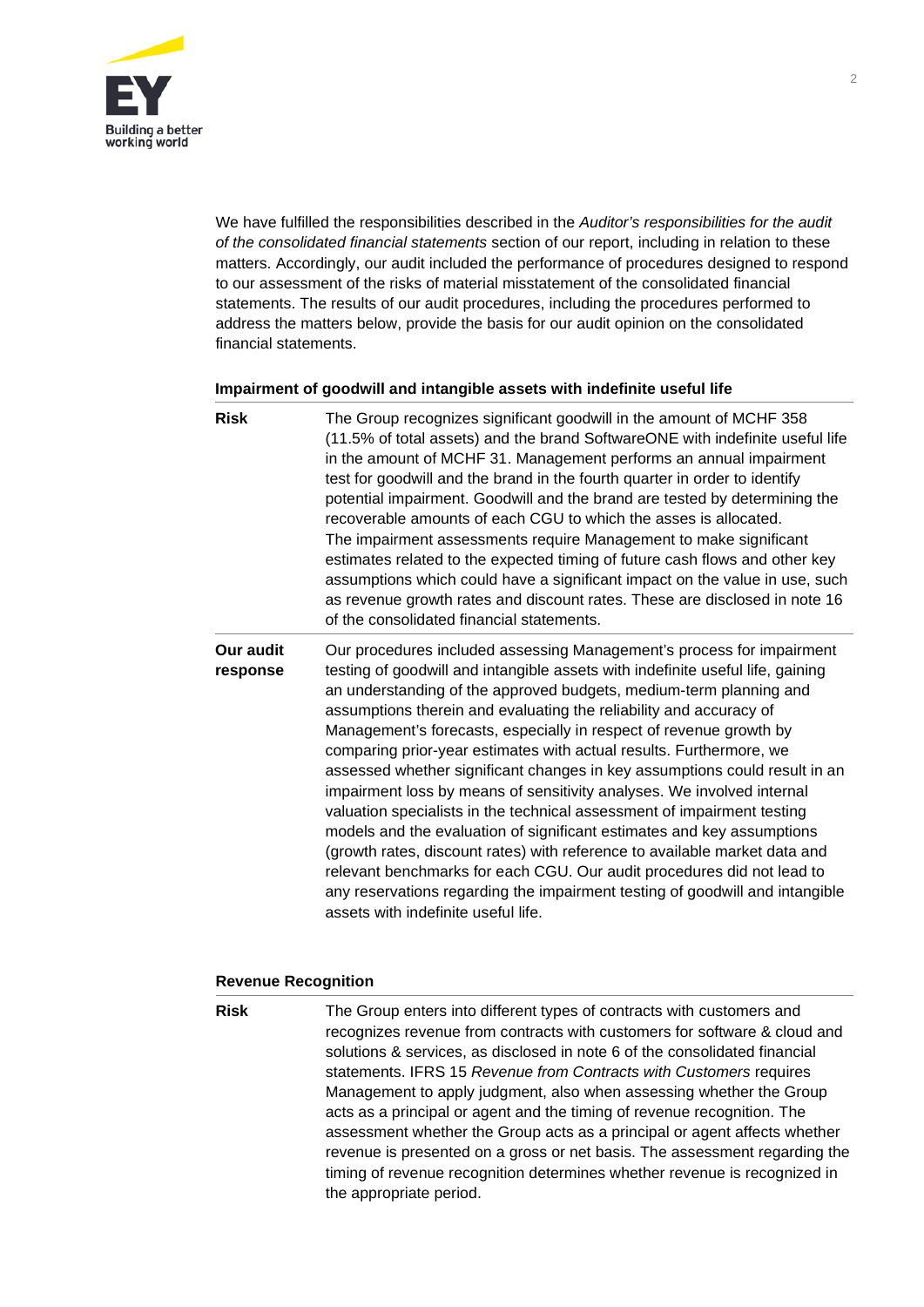

#### **Our audit response** Our procedures included gaining an understanding of the revenue recognition process, performing a walkthrough of the different revenue types and evaluating the design of controls in this area. We assessed the revenue recognition policy based on IFRS 15, in particular where Management applied judgment, including the principal versus agent assessment, and examined whether revenue is recognized in accordance with the Group's revenue recognition policy. We also inspected a sample of revenue transactions to assess the accrual-based recognition made by the Group. In addition to substantive audit procedures, we performed databased analytical procedures based on the Group's underlying journal entries. Our audit procedures did not lead to any reservations regarding revenue recognition.



# **Other information in the annual report**

The Board of Directors is responsible for the other information in the annual report. The other information comprises all information included in the annual report, but does not include the consolidated financial statements, the stand-alone financial statements, the compensation report and our auditor's reports thereon.

Our opinion on the consolidated financial statements does not cover the other information in the annual report and we do not express any form of assurance conclusion thereon.

In connection with our audit of the consolidated financial statements, our responsibility is to read the other information in the annual report and, in doing so, consider whether the other information is materially inconsistent with the consolidated financial statements or our knowledge obtained in the audit, or otherwise appears to be materially misstated. If, based on the work we have performed, we conclude that there is a material misstatement of this other information, we are required to report that fact. We have nothing to report in this regard.



# **Responsibility of the Board of Directors for the consolidated financial statements**

The Board of Directors is responsible for the preparation of the consolidated financial statements that give a true and fair view in accordance with IFRS and the provisions of Swiss law, and for such internal control as the Board of Directors determines is necessary to enable the preparation of consolidated financial statements that are free from material misstatement, whether due to fraud or error.

In preparing the consolidated financial statements, the Board of Directors is responsible for assessing the Group's ability to continue as a going concern, disclosing, as applicable, matters related to going concern and using the going concern basis of accounting unless the Board of Directors either intends to liquidate the Group or to cease operations, or has no realistic alternative but to do so.